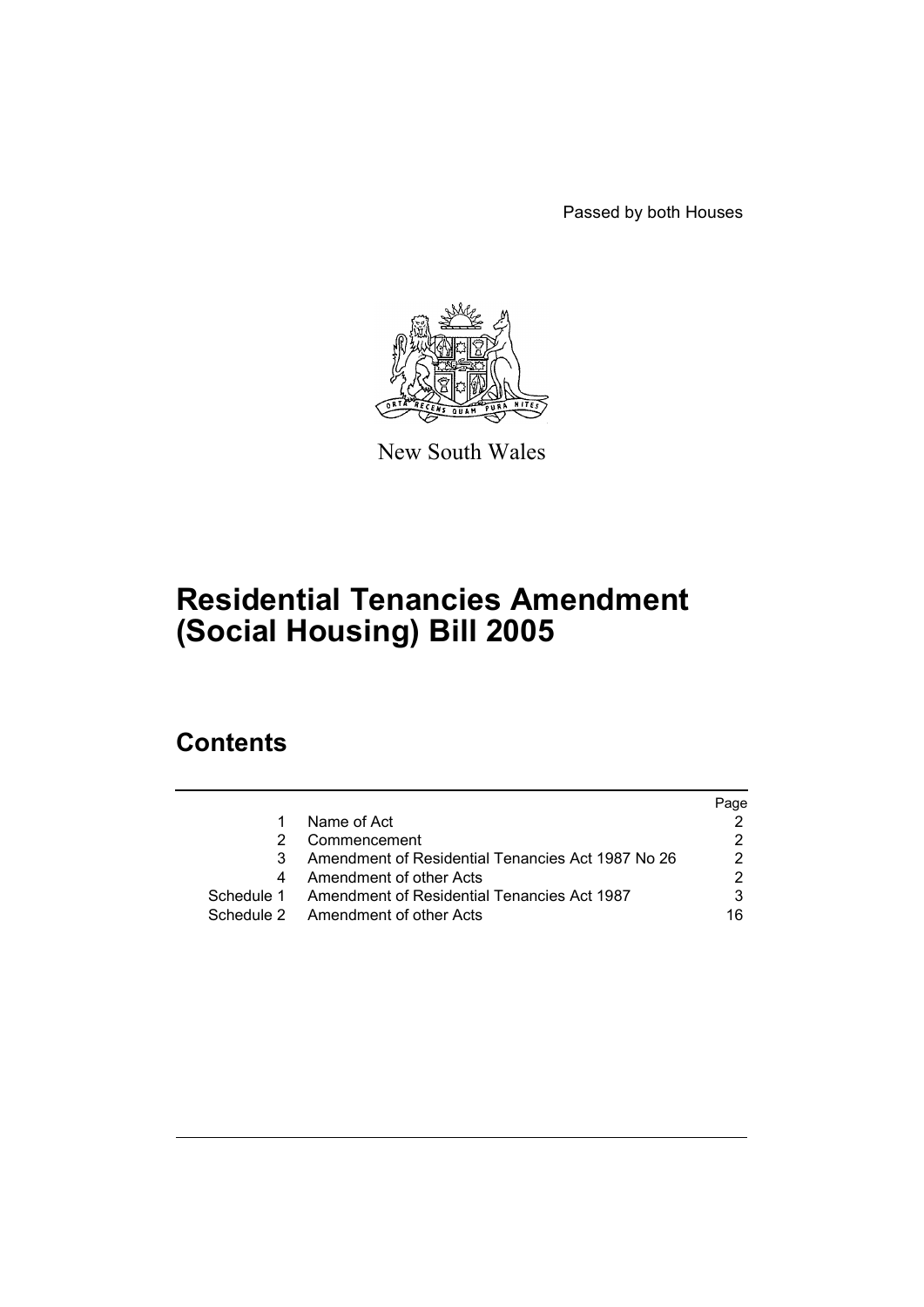*I certify that this PUBLIC BILL, which originated in the LEGISLATIVE ASSEMBLY, has finally passed the LEGISLATIVE COUNCIL and the LEGISLATIVE ASSEMBLY of NEW SOUTH WALES.*

> *Clerk of the Legislative Assembly. Legislative Assembly, Sydney, , 2005*



New South Wales

# **Residential Tenancies Amendment (Social Housing) Bill 2005**

Act No , 2005

An Act to amend the *Residential Tenancies Act 1987* to make further provision with respect to social housing tenancies; and for other purposes.

*I have examined this Bill, and find it to correspond in all respects with the Bill as finally passed by both Houses.*

*Chairman of Committees of the Legislative Assembly.*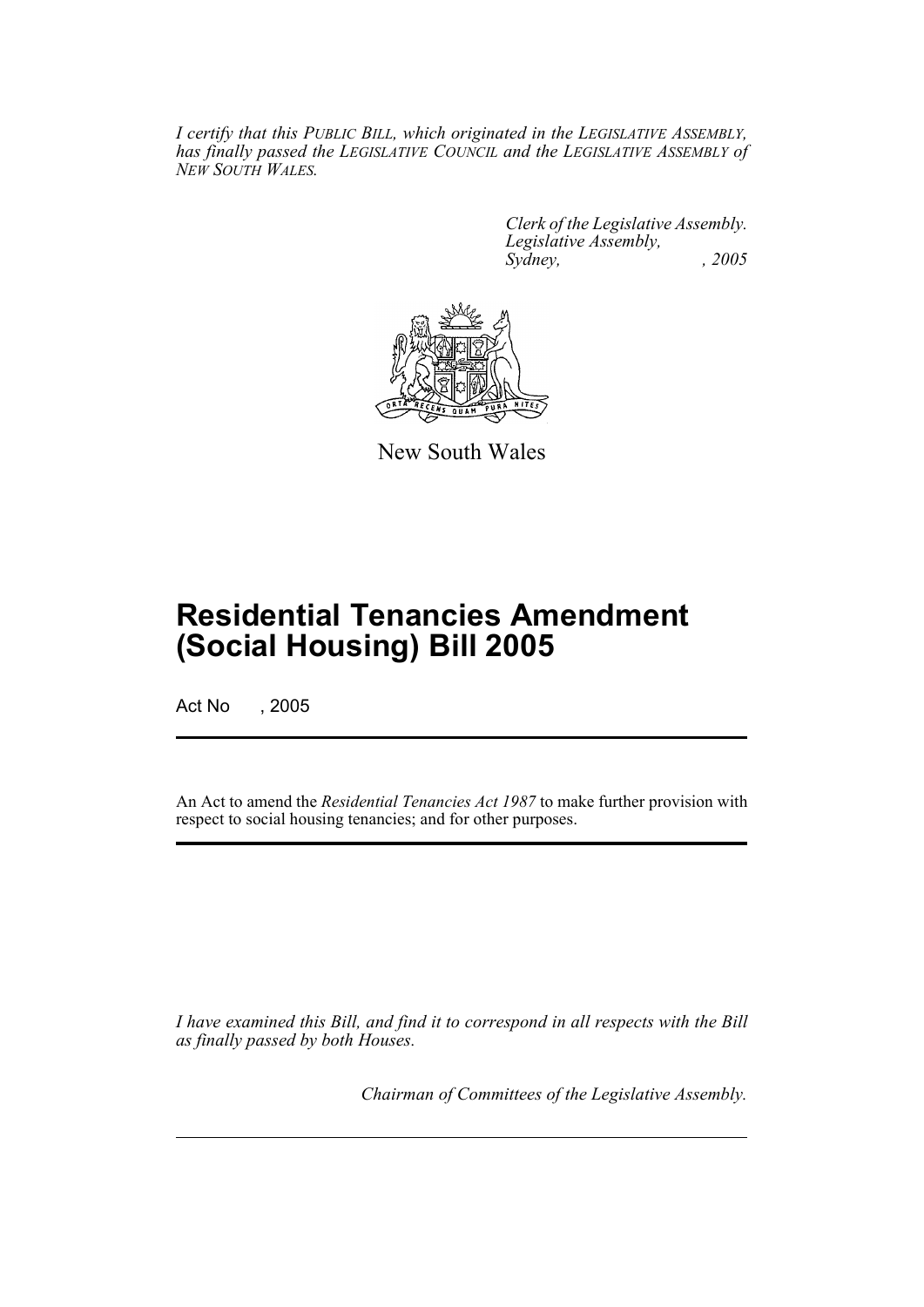## **The Legislature of New South Wales enacts:**

## **1 Name of Act**

This Act is the *Residential Tenancies Amendment (Social Housing) Act 2005*.

## **2 Commencement**

- (1) This Act commences on a day or days to be appointed by proclamation, except as provided by subsection (2).
- (2) Schedule 2.4 commences on the date of assent to this Act.

## **3 Amendment of Residential Tenancies Act 1987 No 26**

The *Residential Tenancies Act 1987* is amended as set out in Schedule 1.

## **4 Amendment of other Acts**

The Acts specified in Schedule 2 are amended as set out in that Schedule.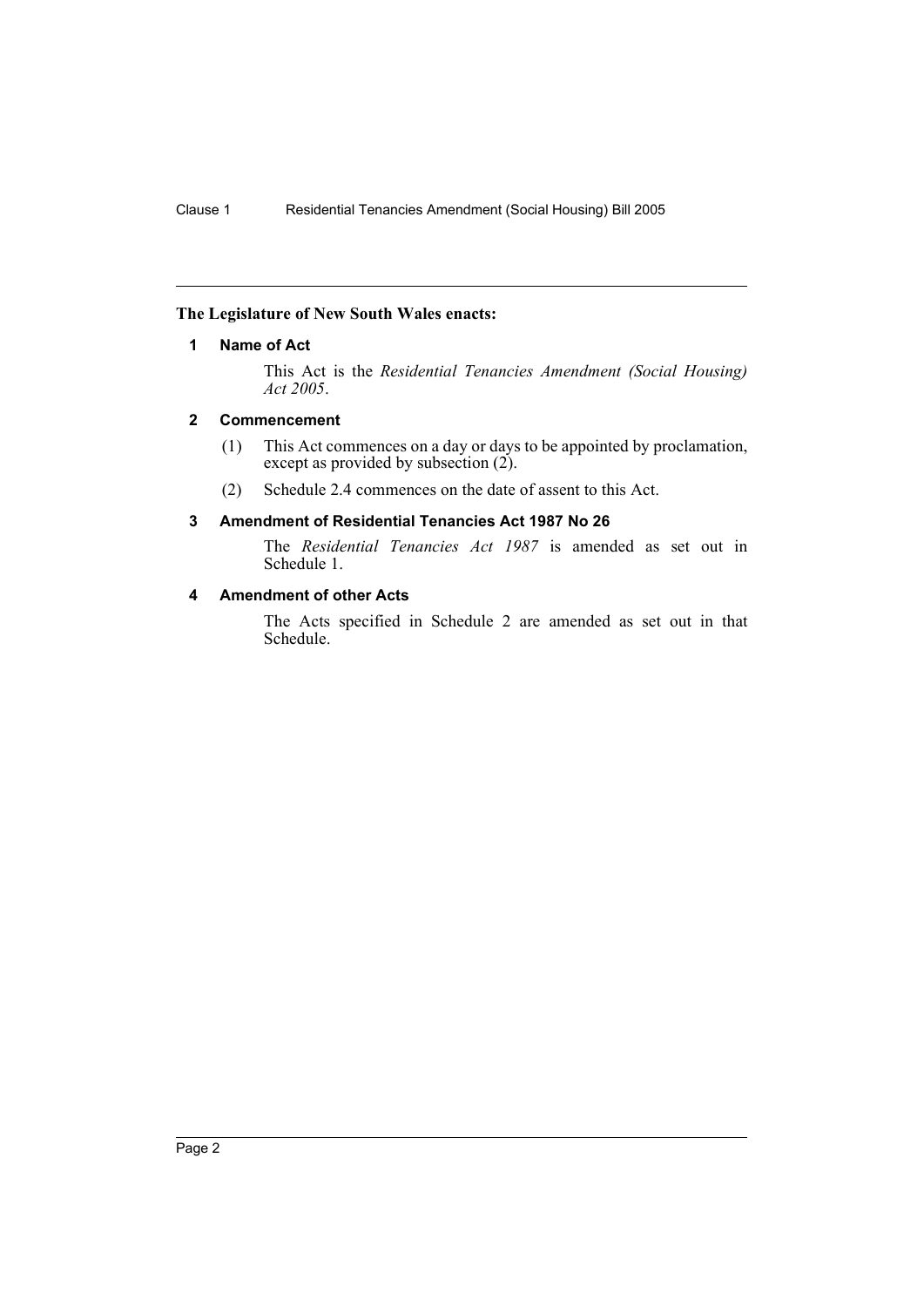Amendment of Residential Tenancies Act 1987 New York Schedule 1

# **Schedule 1 Amendment of Residential Tenancies Act 1987**

(Section 3)

#### **[1] Section 3 Definitions**

Insert in alphabetical order in section 3 (1):

*social housing tenancy agreement* means a residential tenancy agreement in respect of social housing premises, but does not include any such agreement that is of a class prescribed by the regulations as not being within this definition.

#### **[2] Section 9A**

Insert after section 9:

#### **9A Extension of terms in standard form to existing social housing tenancy agreements**

A prescribed standard form of residential tenancy agreement may contain terms expressed to extend to social housing tenancy agreements (or a class of social housing tenancy agreements) entered into before the regulations prescribing those terms took effect.

## **[3] Section 14A**

Insert after section 14:

## **14A Special provisions relating to social housing tenancies**

- (1) A landlord under a social housing tenancy agreement, the fixed term of which has ended, may, by notice in writing given to the tenant, declare that the agreement is subject to a further fixed term specified in the notice from such date as is specified in the notice.
- (2) At the end of a fixed term declared under subsection (1) in relation to an agreement:
	- (a) any term of the agreement that provides for the continuation of the agreement applies, or
	- (b) if the agreement contains no such term—section 14 applies.
- (3) A declaration may be made under subsection (1) in relation to an agreement on more than one occasion.
- (4) This section has effect despite any other provision of this Act.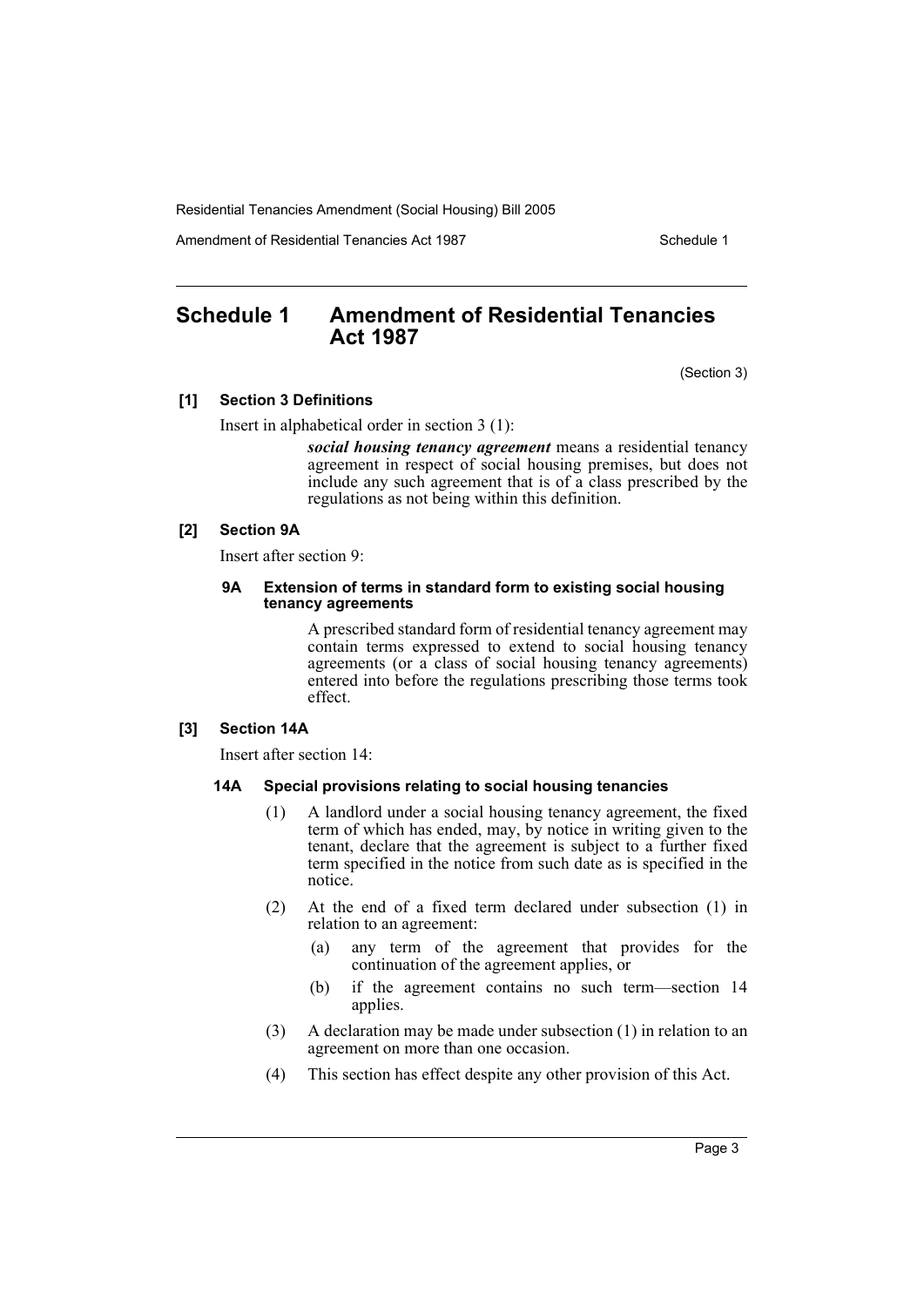Schedule 1 Amendment of Residential Tenancies Act 1987

#### **[4] Section 19 Landlord to pay council and water rates, land tax etc**

Insert at the end of section 19:

(2) This section is subject to section 19A.

## **[5] Sections 19A and 19B**

Insert after section 19:

## **19A Social housing tenants to pay water charges**

- (1) It is a term of every social housing tenancy agreement that the tenant must pay to the landlord any charges, determined in accordance with guidelines approved by the Minister, in respect of water usage by the tenant.
- (2) Without limiting subsection (1), the guidelines may:
	- (a) provide for the determination of water usage charges by reference to any of the following:
		- (i) actual usage or estimated usage,
		- (ii) the income of the tenant,
		- (iii) the rent payable for the premises to which the agreement relates (whether with or without rent rebate), and
	- (b) require water usage charges to be paid by the tenant in advance of actual usage.
- (3) The guidelines are to be made publicly available.
- (4) A copy of the guidelines is to be provided, on request, to any tenant under a social housing tenancy agreement free of charge and to other persons either free of charge or on payment of reasonable copying charges.
- (5) The guidelines may be amended or replaced from time to time.
- (6) The Energy and Water Ombudsman of NSW is to review any guidelines in force under this section as soon as possible after the period of 2 years from the date on which this section commences.

## **19B Payment of debts by social housing tenants**

It is a term of a social housing tenancy agreement that a tenant under the agreement who incurs or has incurred a debt to the landlord in connection with that agreement or a prior social housing tenancy agreement: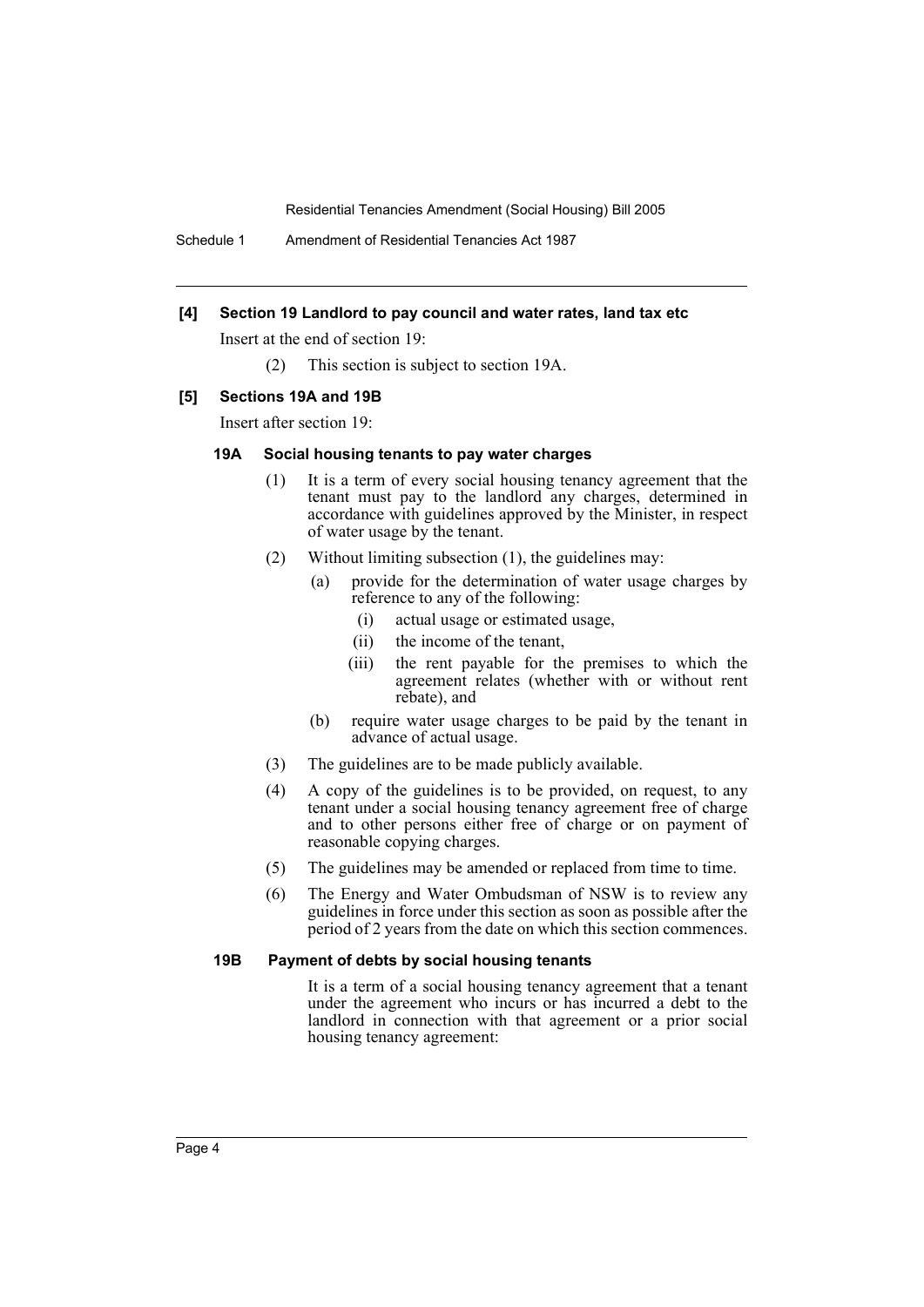Amendment of Residential Tenancies Act 1987 New York Schedule 1

- (a) is to enter into arrangements with the landlord, in accordance with any reasonable request of the landlord, for the payment of that debt, and
- (b) is to comply with those arrangements (including such arrangements entered into during the term of a prior social housing tenancy agreement) and with any variations to those arrangements that may be agreed to by the landlord and tenant.

## **[6] Section 44 Application of Division**

Insert at the end of section 44 (2):

**Note.** However, a social housing tenant may apply to the Tribunal for an order that rent is excessive under section 47A if the rent rebate of the tenant is cancelled.

## **[7] Section 47A**

Insert after section 47:

#### **47A Social housing tenant may apply for an order that rent is excessive**

- (1) A tenant under a social housing tenancy agreement whose rent rebate is cancelled may apply to the Tribunal for an order declaring that the rent payable under the agreement (or a proposed social housing tenancy agreement for premises already occupied by the tenant) is excessive.
- (2) The tenant may do so not later than 30 days after the cancellation of the rent rebate takes effect.

## **[8] Section 49 Orders as to excessive rent increases or rents**

Omit "or 47" from section 49 (1). Insert instead ", 47 or 47A".

## **[9] Section 49 (2)**

Insert ", on application by a tenant under section 46," after "determines".

## **[10] Section 49 (3)**

Insert ", on application by a tenant under section 47," after "determines".

#### **[11] Section 49 (3A)**

Insert after section 49 (3):

(3A) If the Tribunal determines, on application by a tenant under section 47A, that a rent is excessive following the cancellation of the rent rebate of the tenant, the Tribunal may order that from a day specified by the Tribunal, not being earlier than the date of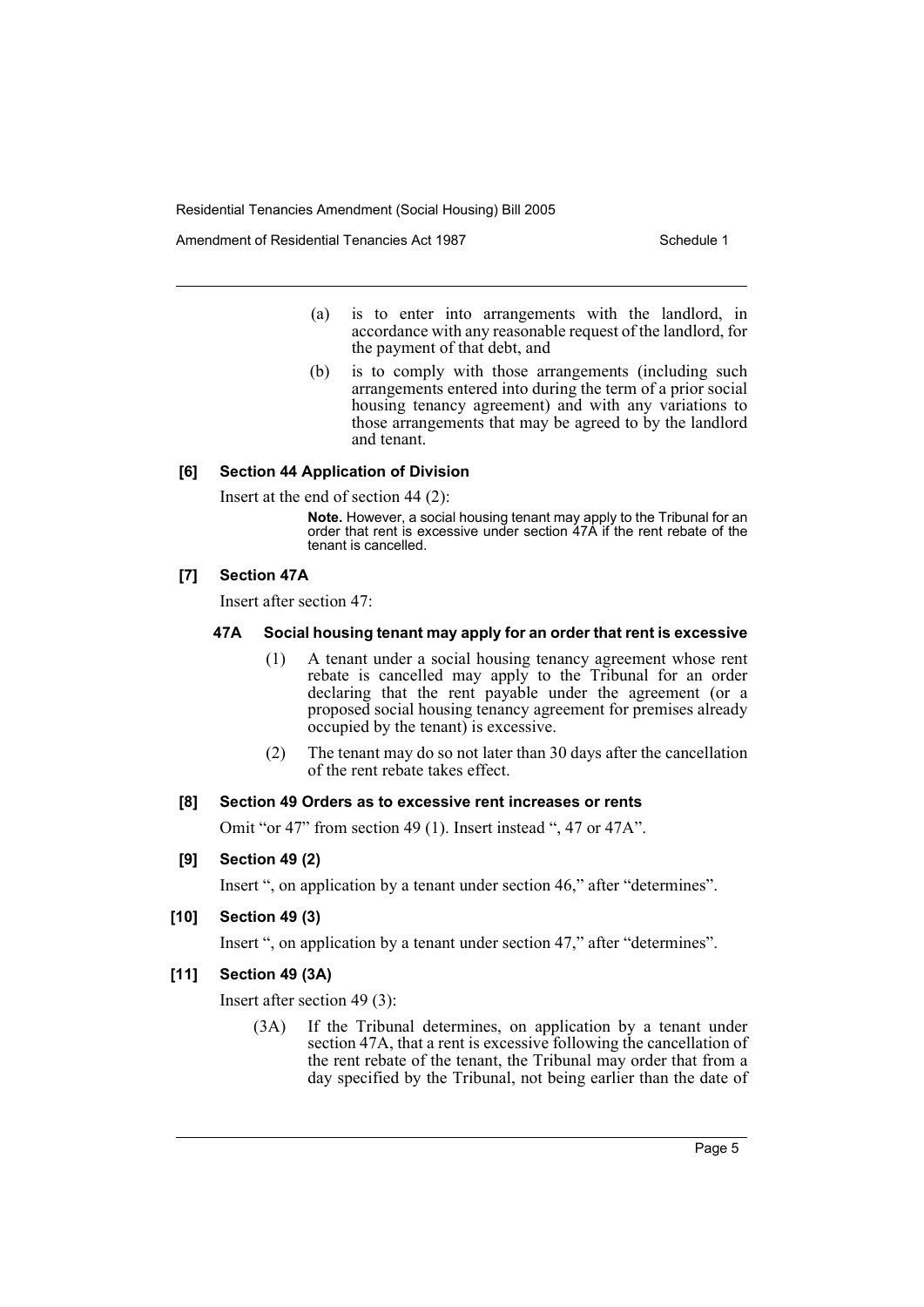Schedule 1 Amendment of Residential Tenancies Act 1987

that cancellation, the rent is not to exceed an amount specified by the Tribunal and may make such other orders as it thinks fit.

#### **[12] Part 5, Division 2A**

Insert after Division 2:

## **Division 2A Special provisions relating to social housing tenancy agreements**

#### **63A Operation of Division**

This Division does not limit the operation of the other provisions of this Part in relation to social housing tenancy agreements.

#### **63B Notice of termination may be given on ground that tenant not eligible for social housing**

A landlord under a social housing tenancy agreement may give notice of termination of the agreement to the tenant on the ground that the landlord has determined, as the result of an assessment carried out under section 63C, that the tenant is not eligible to reside in the class of social housing premises to which the agreement applies.

## **63C Eligibility assessments of social housing tenants**

- (1) In carrying out an assessment of the eligibility of a tenant under a social housing tenancy agreement to reside in the class of social housing premises concerned, the landlord is to apply the criteria approved by the Minister for the purposes of this section.
- (2) Any such criteria may differ from the criteria used to assess a person's eligibility to commence residing in that class of social housing premises.
- (3) The criteria used for the purposes of an assessment under this section must not relate to any of the following:
	- (a) whether or not the tenant has complied with any term of the agreement,
	- (b) whether or not the tenant has entered into, or complied with any term of, an acceptable behaviour agreement.
- (4) The landlord may request the tenant to provide any information that is reasonably required to enable the landlord to determine whether the tenant meets the criteria for the purposes of an assessment under this section.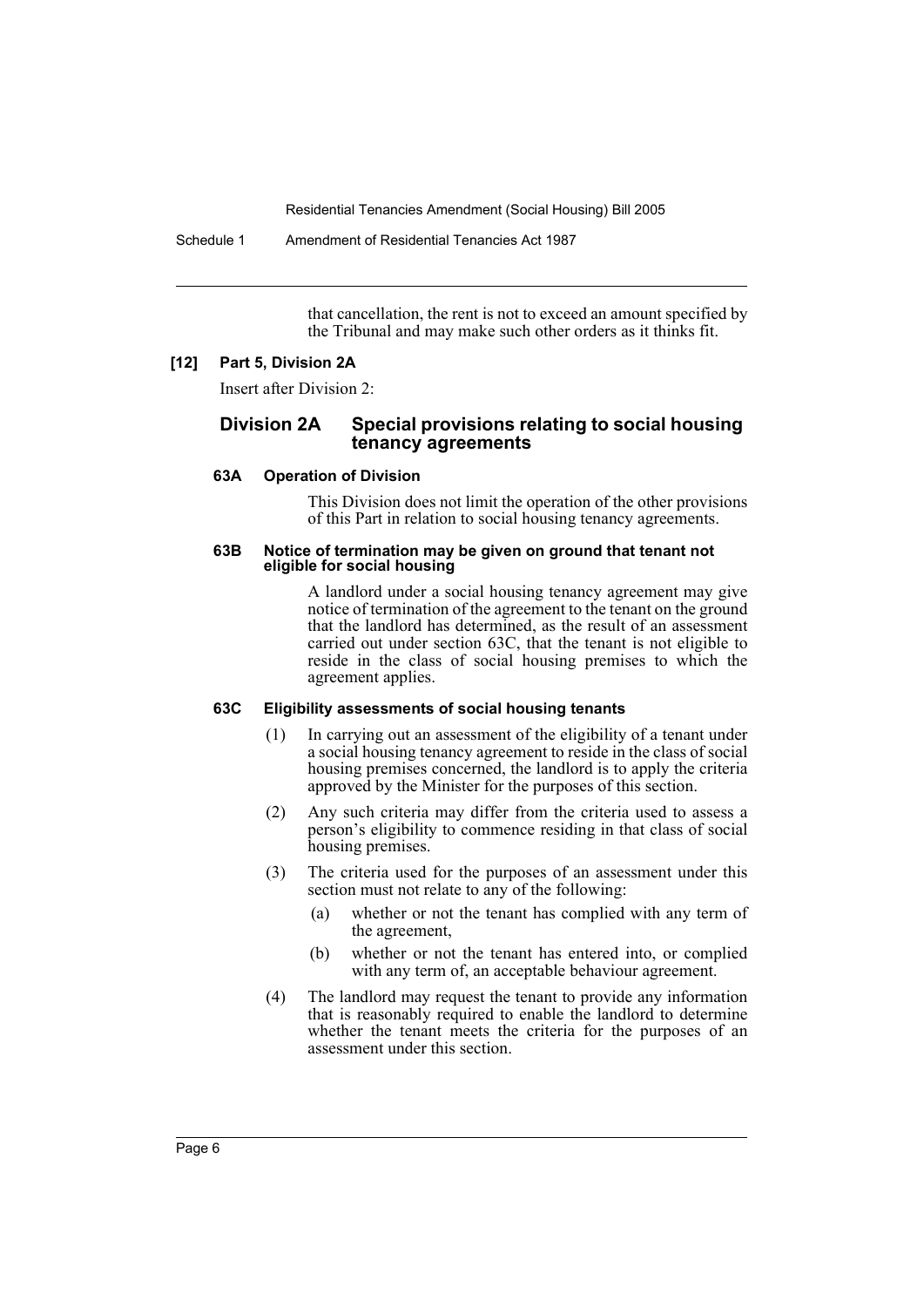Amendment of Residential Tenancies Act 1987 New York Schedule 1

- (5) If the tenant refuses to provide any such information to the landlord, the landlord may determine, without further inquiry, that the tenant is not eligible to reside in the class of social housing premises concerned.
- (6) In the case of a tenancy agreement that creates a tenancy for a fixed term, an assessment under this section may not be carried out prior to 6 months before the end of the term.
- (7) The criteria referred to in this section are to be made publicly available.
- (8) A copy of the criteria is to be provided, on request, to any tenant under a social housing tenancy agreement free of charge and to other persons either free of charge or on payment of reasonable copying charges.

#### **63D Review of decision to give notice on ground that tenant not eligible for social housing**

#### (1) **Notice to be given before notice of termination**

Before giving notice of termination of a social housing tenancy agreement to the tenant on the ground referred to in section 63B, the landlord is to advise the tenant of the decision to do so by notice in writing.

## (2) **Right to review**

A notice given under this section must:

- (a) contain particulars of the reasons why the tenant is no longer considered eligible to reside in the premises, and
- (b) state that the tenant may apply to the landlord for a review of the decision within  $30 \text{ days}$  after the notice is given and give particulars of how such an application may be made, and
- (c) state that the tenant is entitled to make representations to the landlord in writing, or (if the tenant wishes) orally, as to why the agreement should not be terminated.
- (3) The tenant may, in accordance with the notice:
	- (a) apply to the landlord for a review of the decision, and
	- (b) make representations in writing, or (if the tenant wishes) orally, to the landlord as to why the agreement should not be terminated.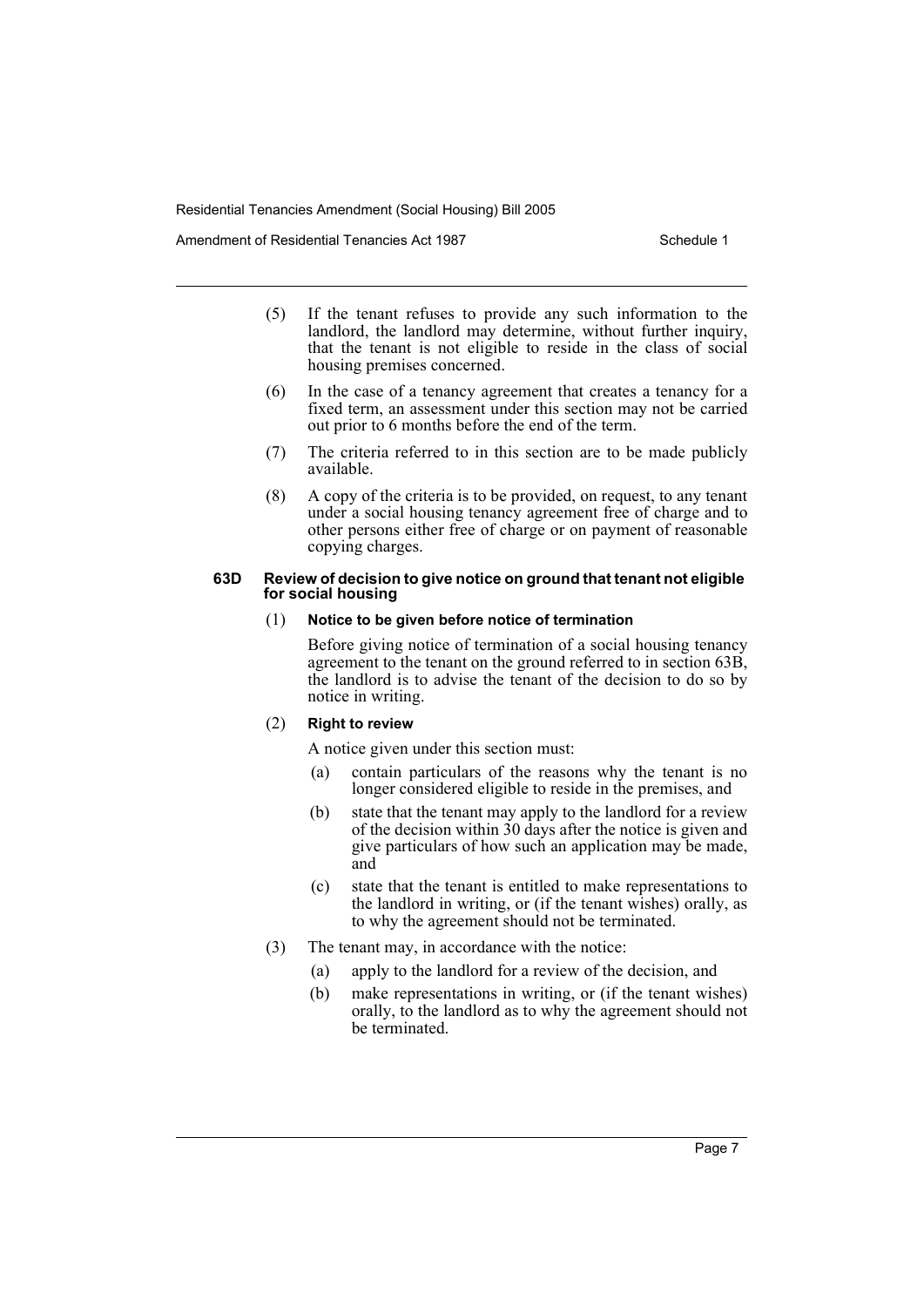#### Schedule 1 Amendment of Residential Tenancies Act 1987

(4) If the tenant applies to the landlord for a review under this section, the landlord is to review the decision, in accordance with any procedures approved by the Minister for the purposes of this section, and consider any representations made by the tenant.

#### (5) **Decision of landlord following review**

After the review is carried out, the landlord may:

- (a) give notice of termination of the agreement on the ground referred to in section 63B, or
- (b) advise the tenant, by notice in writing, that the landlord has decided not to give notice of termination of the agreement.

#### (6) **Procedural fairness taken to have been observed**

If the landlord complies with this section, the landlord is taken to have complied with any rules of procedural fairness required to be observed by the landlord before giving notice of termination to the tenant on the ground referred to in section 63B.

#### **63E Time periods to be observed in giving notice of termination on ground that tenant not eligible for social housing**

- (1) A notice of termination of a social housing tenancy agreement is not to be given to the tenant on the ground referred to in section 63B before the later of the following:
	- (a) the end of the 30-day period within which the tenant may apply for a review under section 63D of the decision to give the notice of termination,
	- (b) the end of any such review carried out in respect of that decision.
- (2) The notice of termination is not to specify as the day on which vacant possession of the premises is to be delivered up to the landlord a day that is earlier than:
	- (a) in the case of a tenancy agreement that creates a tenancy for a fixed term—60 days after the day on which the notice is given or the day the term of the agreement ends, whichever is the later, or
	- (b) in any other case—60 days after the day on which the notice of termination is given.

#### **63F Notice of termination may be given on ground that tenant offered alternative social housing premises**

A landlord under a social housing tenancy agreement may give notice of termination of the agreement (the *existing agreement*) to the tenant on the ground that the landlord has offered to enter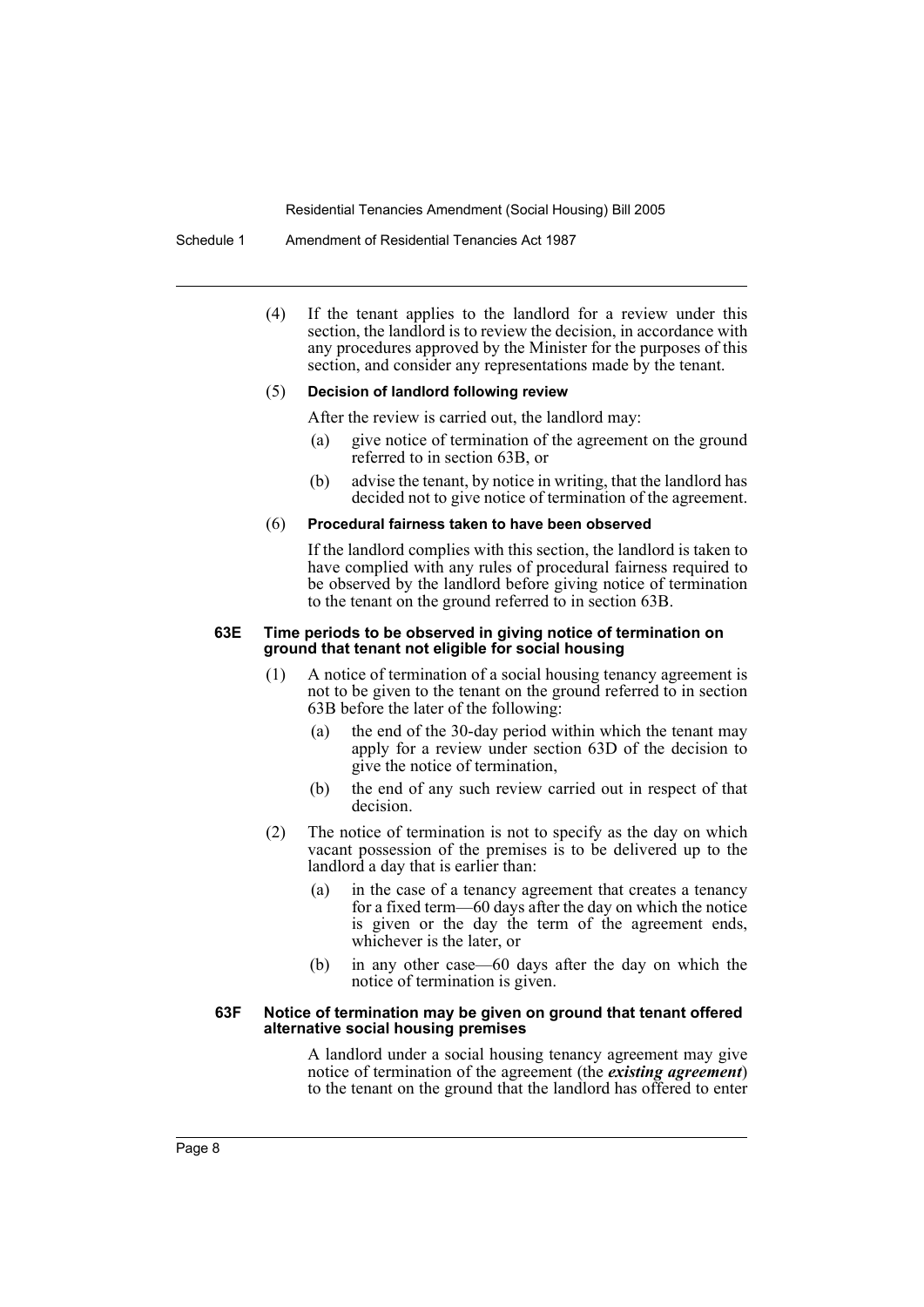into a new social housing tenancy agreement with the tenant in respect of alternative premises to the premises the subject of the existing agreement.

#### **63G Review of decision to give notice on ground that tenant offered alternative social housing premises**

#### (1) **Notice to be given before notice of termination**

Before giving notice of termination of an existing agreement to the tenant on the ground referred to in section 63F, the landlord is to advise the tenant of the decision to do so by notice in writing.

(2) The landlord may make the offer to enter into a new social housing tenancy agreement and give notice of the decision at the same time.

#### (3) **Right to review**

A notice given under this section must:

- (a) contain particulars of the reasons why the landlord wishes the tenant to move to alternative premises, and
- (b) state that the tenant may apply to the landlord for a review of the decision within 14 days after the notice is given and give particulars of how such an application may be made, and
- (c) state that the tenant is entitled to make representations to the landlord in writing, or (if the tenant wishes) orally, as to why the existing agreement should not be terminated.
- (4) The tenant may, in accordance with the notice:
	- (a) apply to the landlord for a review of the decision, and
	- (b) make representations in writing, or (if the tenant wishes) orally, to the landlord as to why the existing agreement should not be terminated.
- (5) If the tenant applies to the landlord for a review under this section, the landlord is to review the decision, in accordance with any procedures approved by the Minister for the purposes of this section, and consider any representations made by the tenant.

#### (6) **Decision of landlord following review**

- After the review is carried out, the landlord may:
- (a) give notice of termination of the existing agreement on the ground referred to in section 63F, or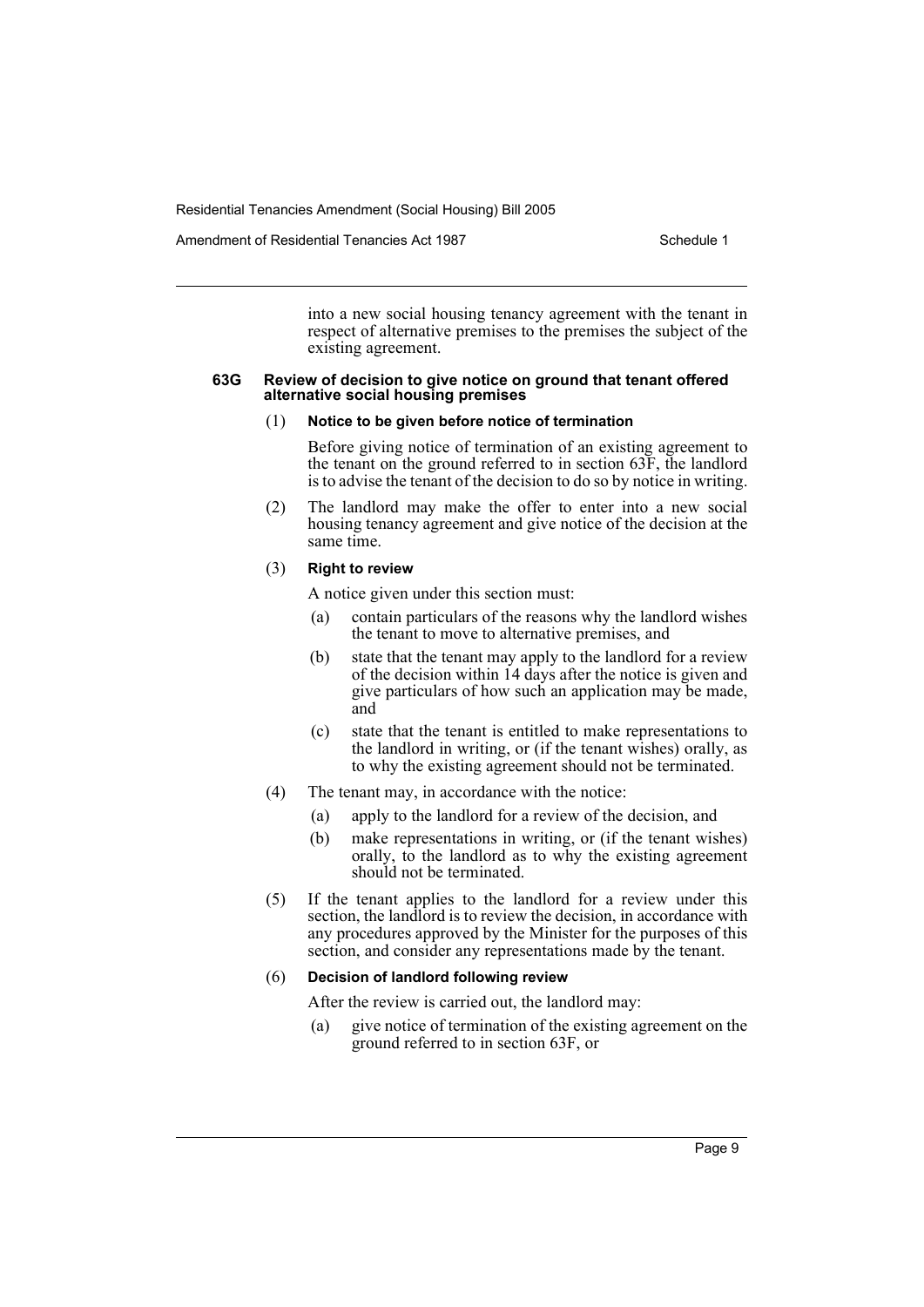- (b) advise the tenant, by notice in writing, that the landlord has decided not to give notice of termination of the existing agreement, or
- (c) make a new offer to the tenant to enter into a new social housing tenancy agreement in respect of alternative premises that differ from those the subject of the offer in respect of which the review was carried out.

#### (7) **Right to second review if new offer made**

If a new offer is made under subsection (6) (c), subsections (1)–(6) apply in relation to giving notice of termination in connection with the new offer. Accordingly, the landlord is required to give a second notice, and the tenant is entitled to a second review, under this section. However, the landlord is not required to give any further notice, and the tenant is not entitled to any further review, under this section in relation to giving notice of termination following a second review.

#### (8) **Procedural fairness taken to have been observed**

If the landlord complies with this section, the landlord is taken to have complied with any rules of procedural fairness required to be observed by the landlord before giving notice of termination to the tenant on the ground referred to in section 63F.

#### **63H Time periods to be observed in giving notice of termination on ground that tenant offered alternative social housing premises**

- (1) A notice of termination of a social housing tenancy agreement is not to be given to the tenant on the ground referred to in section 63F before the later of the following:
	- (a) the end of the 14-day period within which the tenant may apply for any review under section 63G of the decision to give the notice of termination,
	- (b) the end of any such review carried out in respect of that decision.
- (2) However, if the landlord and tenant enter into a new social housing tenancy agreement before the end of that 14-day period or any such review, the notice of termination may be given on or after the day on which they enter into the new agreement.
- (3) The notice of termination is not to specify a day earlier than 30 days after the day on which the notice is given as the day on which vacant possession of the premises the subject of the existing agreement is to be delivered up to the landlord, unless it specifies an earlier day to which the tenant has consented.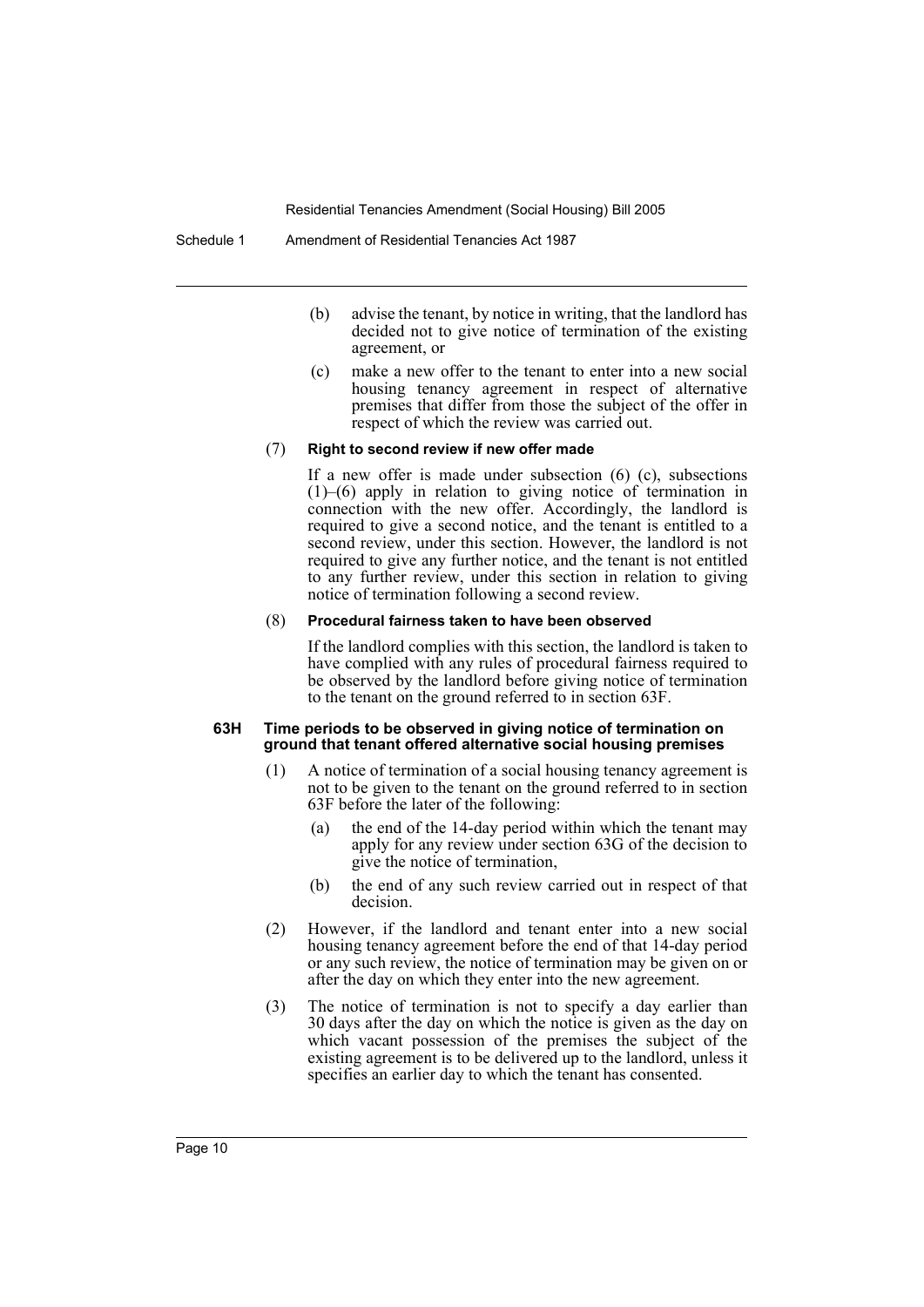Amendment of Residential Tenancies Act 1987 New York Schedule 1

- (4) The notice of termination is ineffective unless the alternative premises in connection with which the notice of termination is given are available for occupation no later than 7 days before the date specified in the notice as the day on which vacant possession is to be delivered up to the landlord.
- (5) In the case of a social housing tenancy agreement that creates a tenancy for a fixed term—the notice of termination is not ineffective merely because a day earlier than the day on which the term ends is specified as the day on which vacant possession is to be delivered up to the landlord.

#### **[13] New section 63I Notice of termination of public housing tenancy agreement—acceptable behaviour agreements**

Renumber existing section 57A as section 63I and transfer to Division 2A of Part 5 (as inserted by item [12]).

#### **[14] Section 64 Application to Tribunal by landlord for termination and order for possession**

Omit section 64 (2). Insert instead:

- (2) The Tribunal, on application by a landlord under this section, is to make an order terminating the agreement if it is satisfied:
	- (a) in the case of a notice given by a landlord on a ground referred to in section 56 or 61—that the landlord has established the ground, or
	- (b) in the case of a notice given by a landlord on the ground referred to in section 57, relating to a breach of the agreement:
		- (i) that the landlord has established the ground, and
		- (ii) that the breach, in the circumstances of the case, is such as to justify termination of the agreement, or
	- (c) in any other case (except in the case of a notice given by a landlord on a ground referred to in section 63B, 63F or 63I):
		- (i) that the tenant has seriously or persistently breached the agreement, or
		- (ii) that, having considered the circumstances of the case, it is appropriate to do so.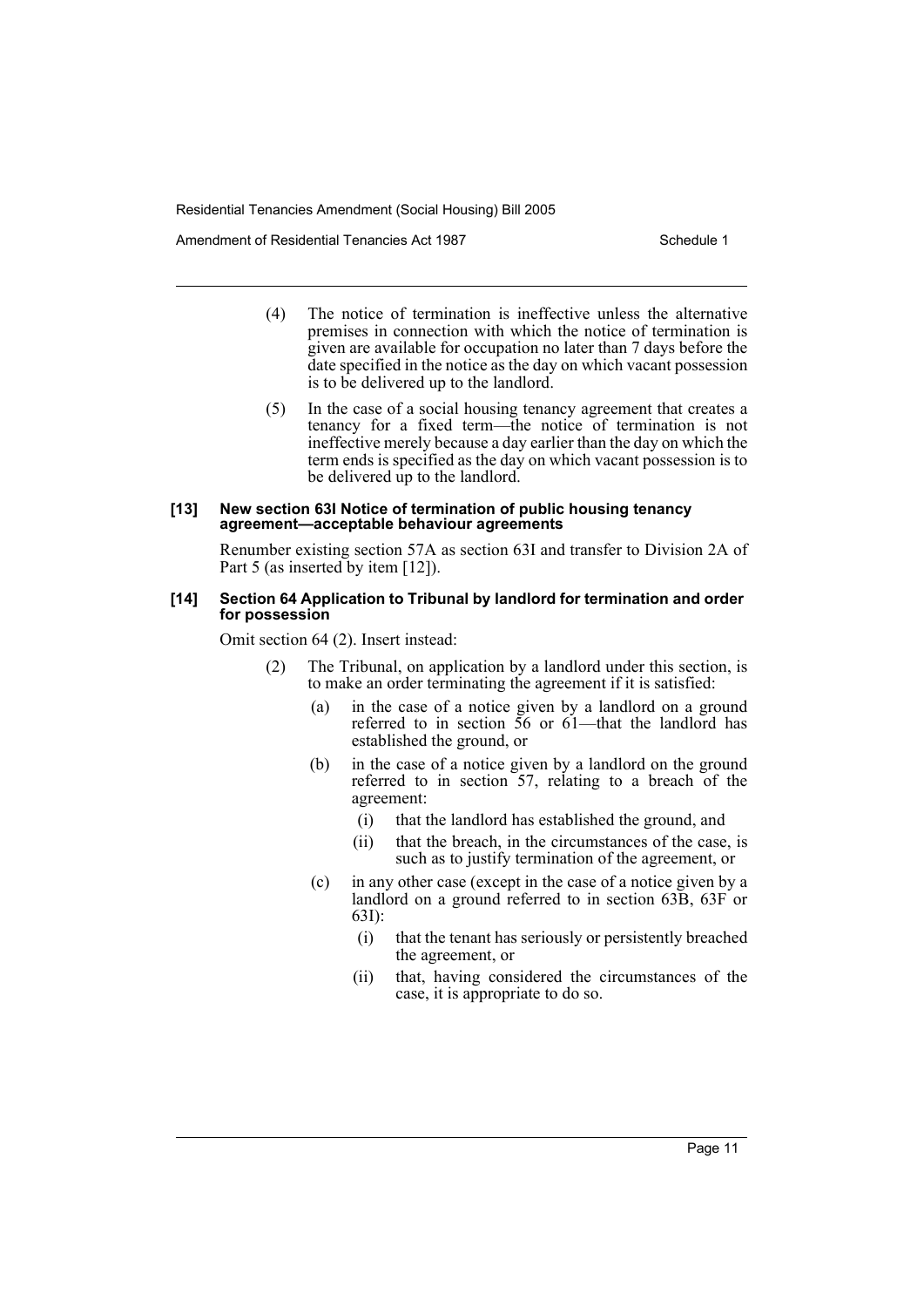Schedule 1 Amendment of Residential Tenancies Act 1987

## **[15] Section 64 (2A), (2B) and (2C)**

Insert after section 64 (2):

- (2A) The Tribunal, on application under this section by a landlord under a social housing tenancy agreement, is to make an order terminating the agreement (*the existing agreement*) if it is satisfied:
	- (a) in the case of a notice given on a ground referred to in section 63B—that the landlord has determined, as the result of an assessment carried out under section 63C, that the tenant is not eligible to reside in the class of social housing premises to which the agreement applies, or
	- (b) in the case of a notice given on a ground referred to in section 63F:
		- (i) that the landlord has offered to enter into a new social housing tenancy agreement with the tenant in respect of alternative premises to the premises the subject of the existing agreement, and
		- (ii) that alternative premises (which may or may not be the same as the alternative premises in connection with which the notice was given) are available for occupation by the tenant.
- (2B) In deciding whether or not to make an order under subsection (2A) (a), the Tribunal is not to review the eligibility of the tenant to reside in the class of social housing premises to which the agreement applies.
- (2C) In deciding whether or not to make an order under subsection (2A) (b), the Tribunal is not to review the landlord's reasons for making the offer concerned.

#### **[16] New section 64 (2D) (inserted as section 64 (2A) by Residential Tenancies Amendment (Public Housing) Act 2004)**

Renumber existing section 64 (2A) as section 64 (2D).

## **[17] Section 64 (2D) (as renumbered by item [16])**

Omit "57A" wherever occurring. Insert instead "63I".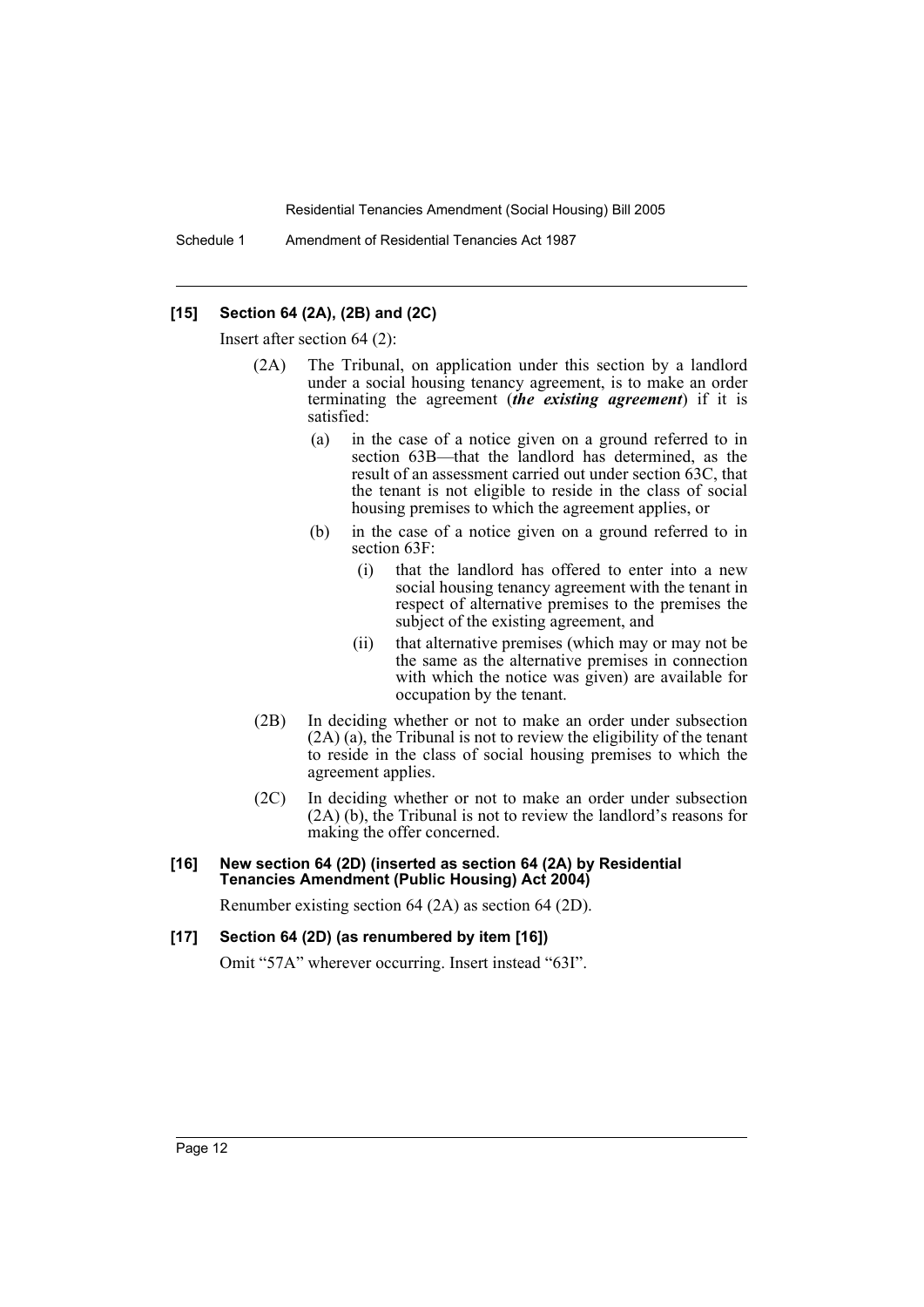Amendment of Residential Tenancies Act 1987

## **[18] Section 64 (3A)**

Insert after section 64 (3):

- (3A) The Tribunal is not to make an order terminating a social housing tenancy agreement on the ground referred to in section 63B or 63F unless it is satisfied that:
	- (a) except as provided by section 66, any notice required to be given under section 63D or 63G before giving notice of termination was given and that it was given in accordance with that section, and
	- (b) any review required to be carried out under section 63D or 63G was carried out and that it was carried out in accordance with that section.

## **[19] Section 64 (4)**

Insert "(b) or  $(c)$ " after "subsection  $(2)$ ".

## **[20] Section 64 (4)**

Insert "under that provision" after "premises".

## **[21] Section 64 (4) (b)**

Omit "the" where firstly occurring. Insert instead "any".

## **[22] Section 64 (6)**

Omit "the breach of the agreement".

Insert instead ", in the case of a breach of the agreement, the breach".

## **[23] Section 66 Tribunal may waive defect in notices**

Insert "or any notice required to be given under section 63D or 63G" after "the agreement".

## **[24] Section 132 Exemptions**

Omit ", 41 and 45 (2)" from section 132 (1). Insert instead "and 41".

## **[25] Section 132 (4)**

Insert after section 132 (3):

(4) Section 45 (4) does not apply to premises let under a social housing tenancy agreement.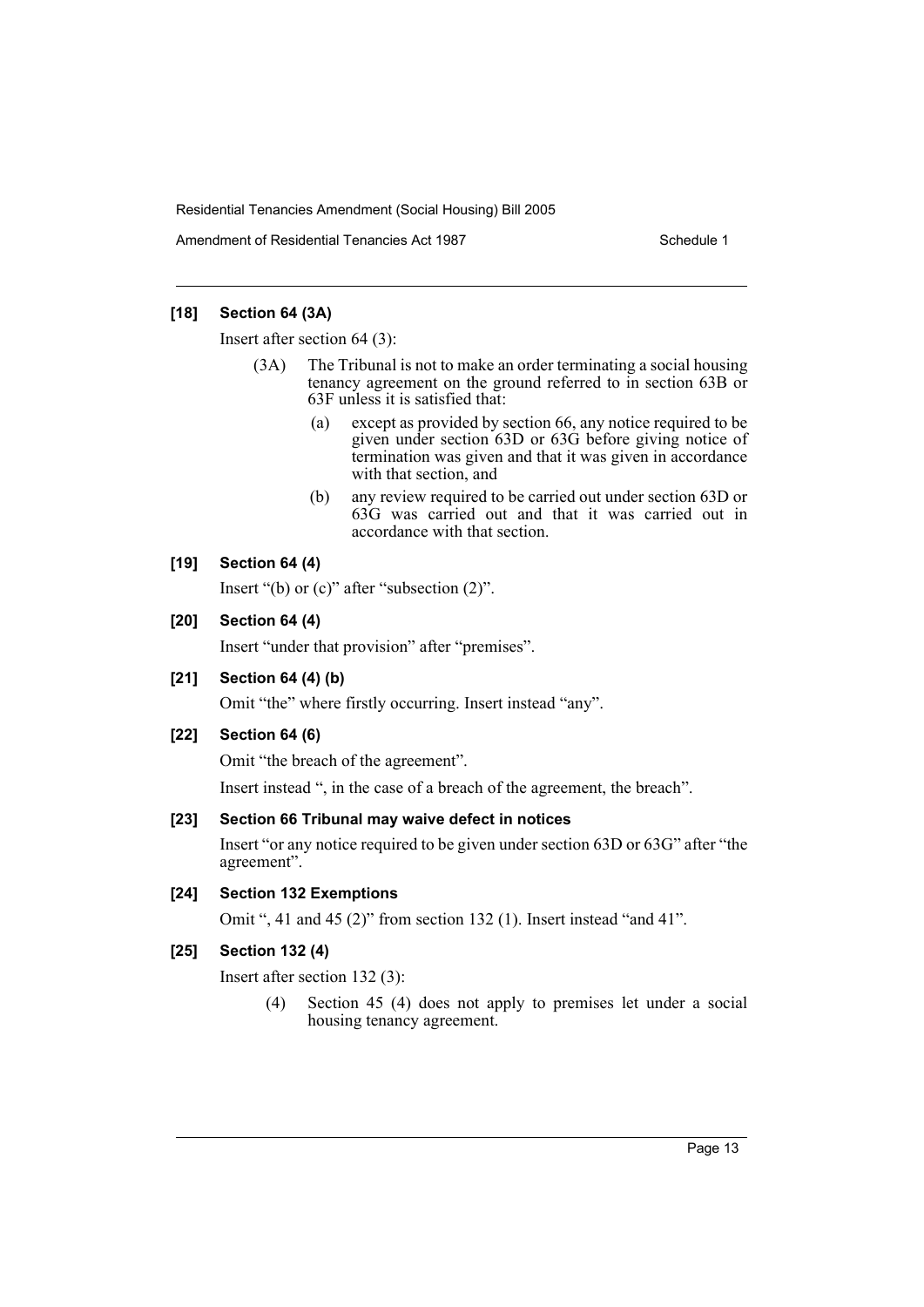Schedule 1 Amendment of Residential Tenancies Act 1987

## **[26] Schedule 4 Savings, transitional and other provisions**

Insert at the end of clause 1 (1):

*Residential Tenancies Amendment (Social Housing) Act 2005*

## **[27] Schedule 4**

Insert at the end of the Schedule (with appropriate Part and clause numbers):

# **Part Provisions consequent on the enactment of Residential Tenancies Amendment (Social Housing) Act 2005**

#### **Definition of "amending Act"**

In this Part:

*amending Act* means the *Residential Tenancies Amendment (Social Housing) Act 2005*.

#### **Declaration of further fixed term in relation to existing social housing tenancy agreements**

Section 14A, as inserted by the amending Act, extends to a social housing tenancy agreement entered into before the section commences.

#### **Existing social housing tenants to pay water charges**

Section 19A, as inserted by the amending Act, extends to a social housing tenancy agreement entered into before the section commences.

#### **Payment of debts by existing social housing tenants**

Section 19B, as inserted by the amending Act, extends to a social housing tenancy agreement entered into before the section commences.

#### **Application of special provisions relating to termination of social housing tenancy agreements**

- (1) Division 2A of Part 5, as inserted by the amending Act, extends to a social housing tenancy agreement entered into before the Division commences.
- (2) Despite subclause (1), notice of termination of a social housing tenancy agreement on a ground referred to in section 63B, as inserted by the amending Act, may not be given to a person who has been a tenant of social housing premises (including more than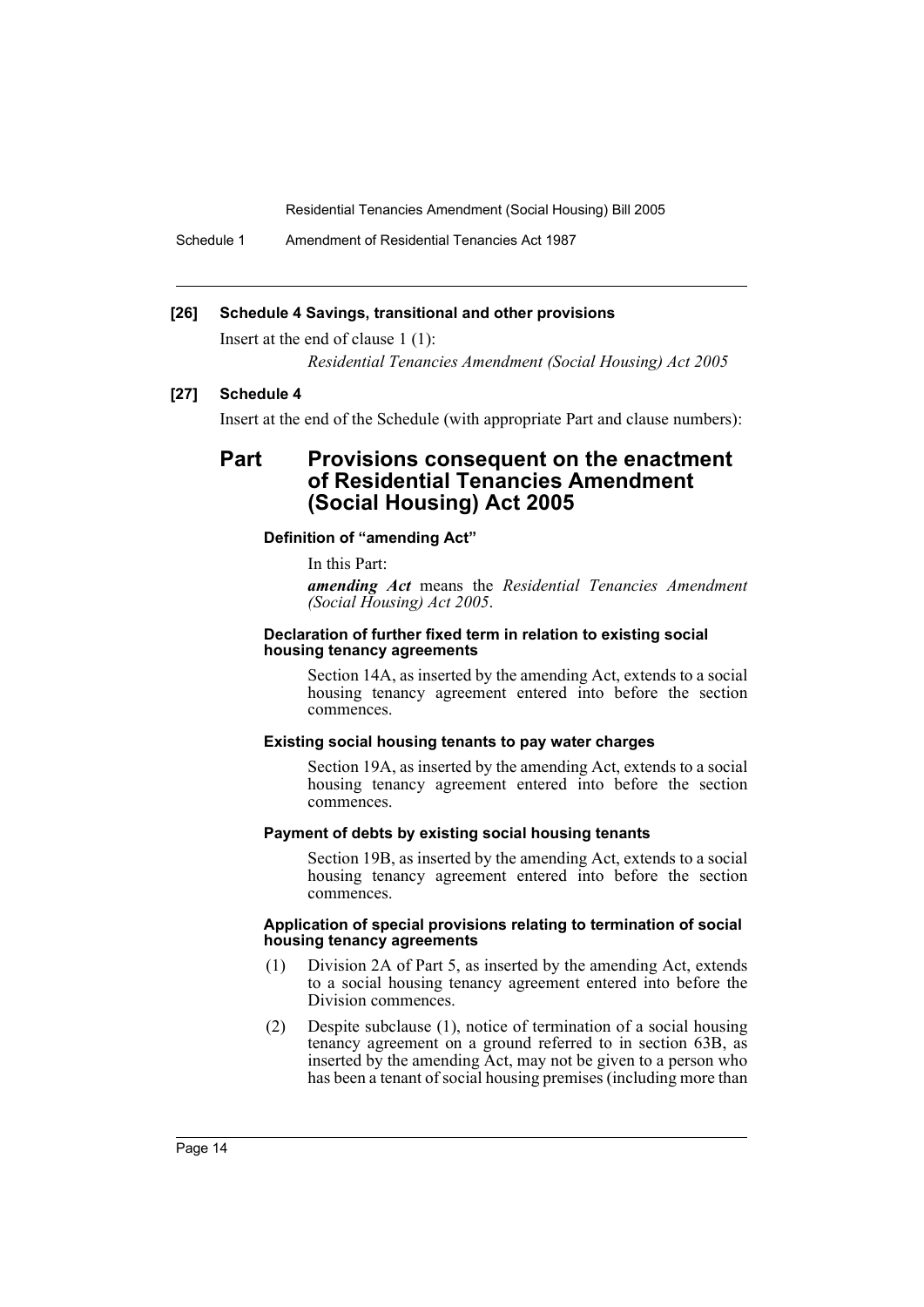Amendment of Residential Tenancies Act 1987 **Schedule 1** Schedule 1

one such premises or class of premises) for a continuous period starting before 1 July 2005.

(3) The amendments made to section 64 by the amending Act in relation to social housing tenancy agreements extend to any such agreements entered into before the amendments commence.

#### **Application of amendments relating to rent increases**

The amendments made to section 132 by the amending Act extend to an increase of rent payable under a social housing tenancy agreement entered into before the amendments commence.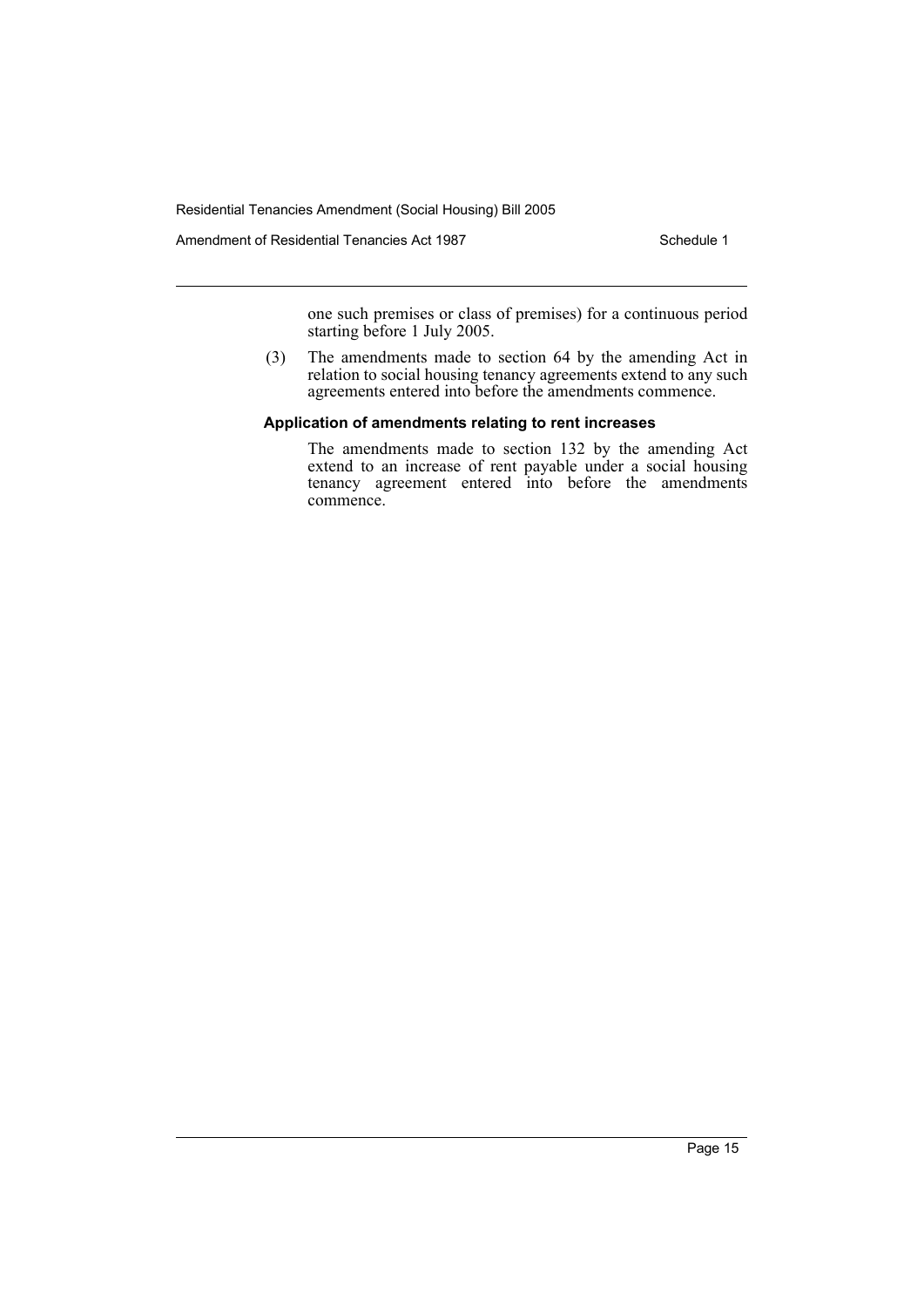Schedule 2 Amendment of other Acts

# **Schedule 2 Amendment of other Acts**

(Section 4)

## **2.1 Aboriginal Housing Act 1998 No 47**

## **Section 3 Objects of Act**

Insert after section 3 (d):

(d1) to ensure that the available supply of housing under this Act is shared equitably among Aboriginal people and Torres Strait Islanders who are most in need,

# **2.2 Housing Act 2001 No 52**

## **Section 5 Objects of Act**

Insert after section 5 (1) (e):

- (f) to ensure that the public housing system focuses on housing people who are most in need,
- (f1) to ensure that the available supply of public housing is shared equitably among people who are most in need,

## **2.3 Real Property Act 1900 No 25**

## **Section 53 Land under the provisions of this Act—how leased**

Insert after section 53 (4):

(5) Subsection (1) does not apply in relation to land the subject of a social housing tenancy agreement within the meaning of the *Residential Tenancies Act 1987*.